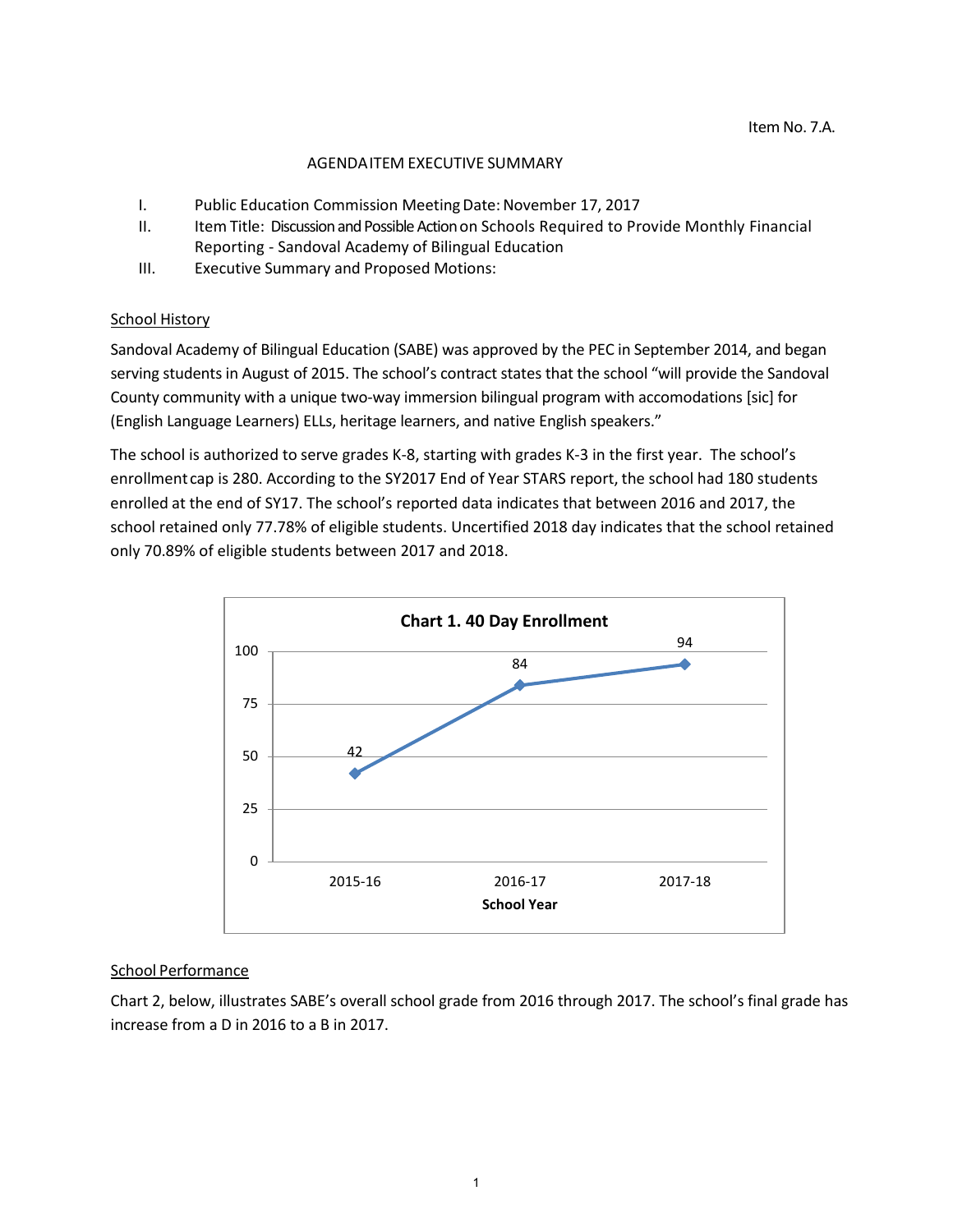

In 2017, the statewide results reported 28.6% of students were proficient in reading and 19.7% of students were proficient in math. SABE's 2017 report card indicates that 67% of students were proficient in reading and 36% of SABE's students were proficient in math. In 2016, 36% of SABE's students were proficient in reading and 27% were proficient in math.



# Student Demographics

Student demographics and subgroup enrollment for SABE for the 2016-17  $40<sup>th</sup>$  day reporting, as compared to Rio Rancho Public Schools (RRPS) data is provided below. SABE has a much lower population of economically disadvantaged students compared to the local district and statewide figures. SABE also serves a lower percentage of students with disabilities as compared to the local district and statewide percentages of these subgroups. The school's serves a percentage of ELs that is lower than the state, but substantially higher than the local school district. See Chart 4, below.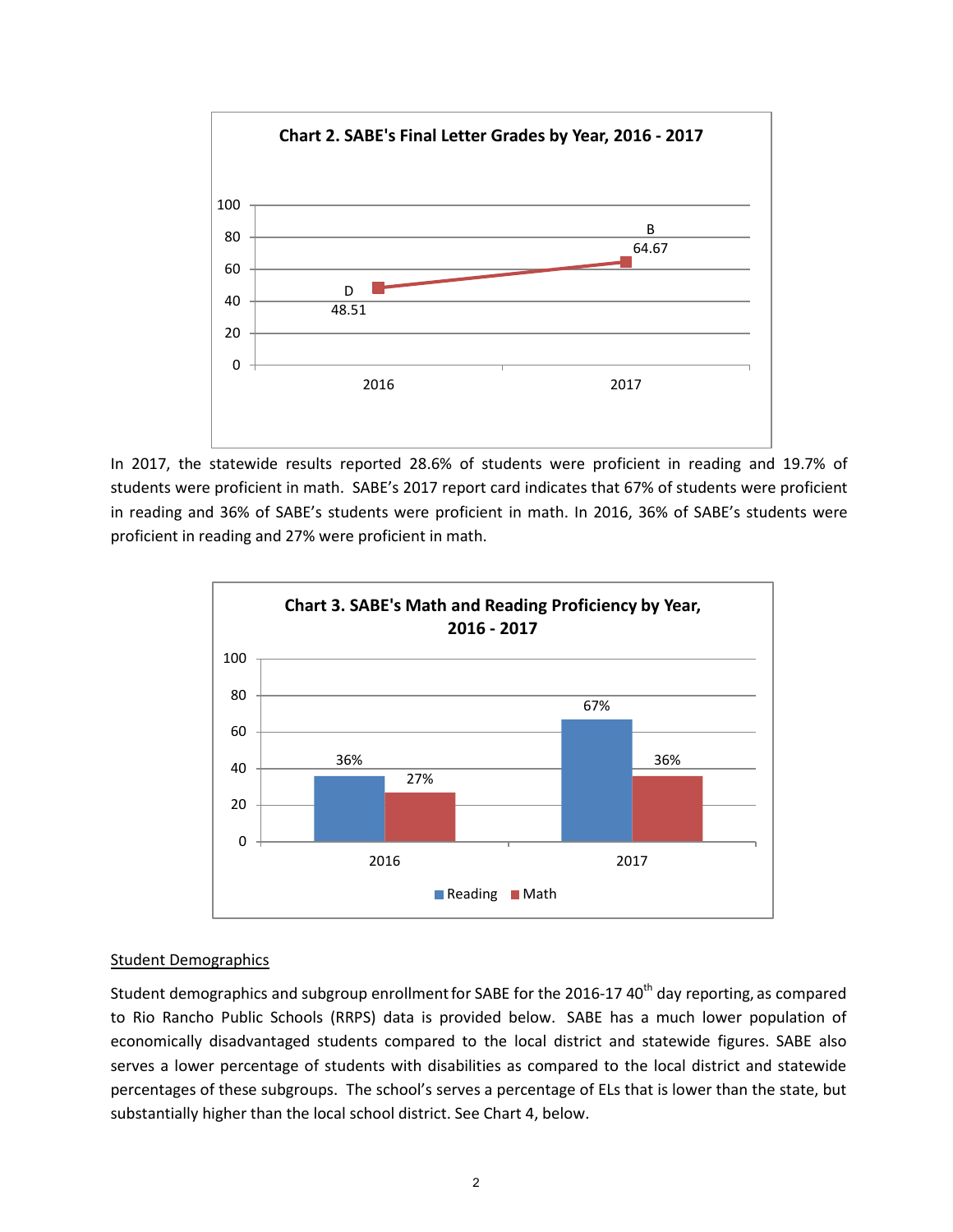

SABE's student demographic data also illustrates that it serves a higher Hispanic population when compared to the surrounding district and statewide. The school's overall ethnic diversity is not significantly different from the state and local district.



## Additional Academic Analysis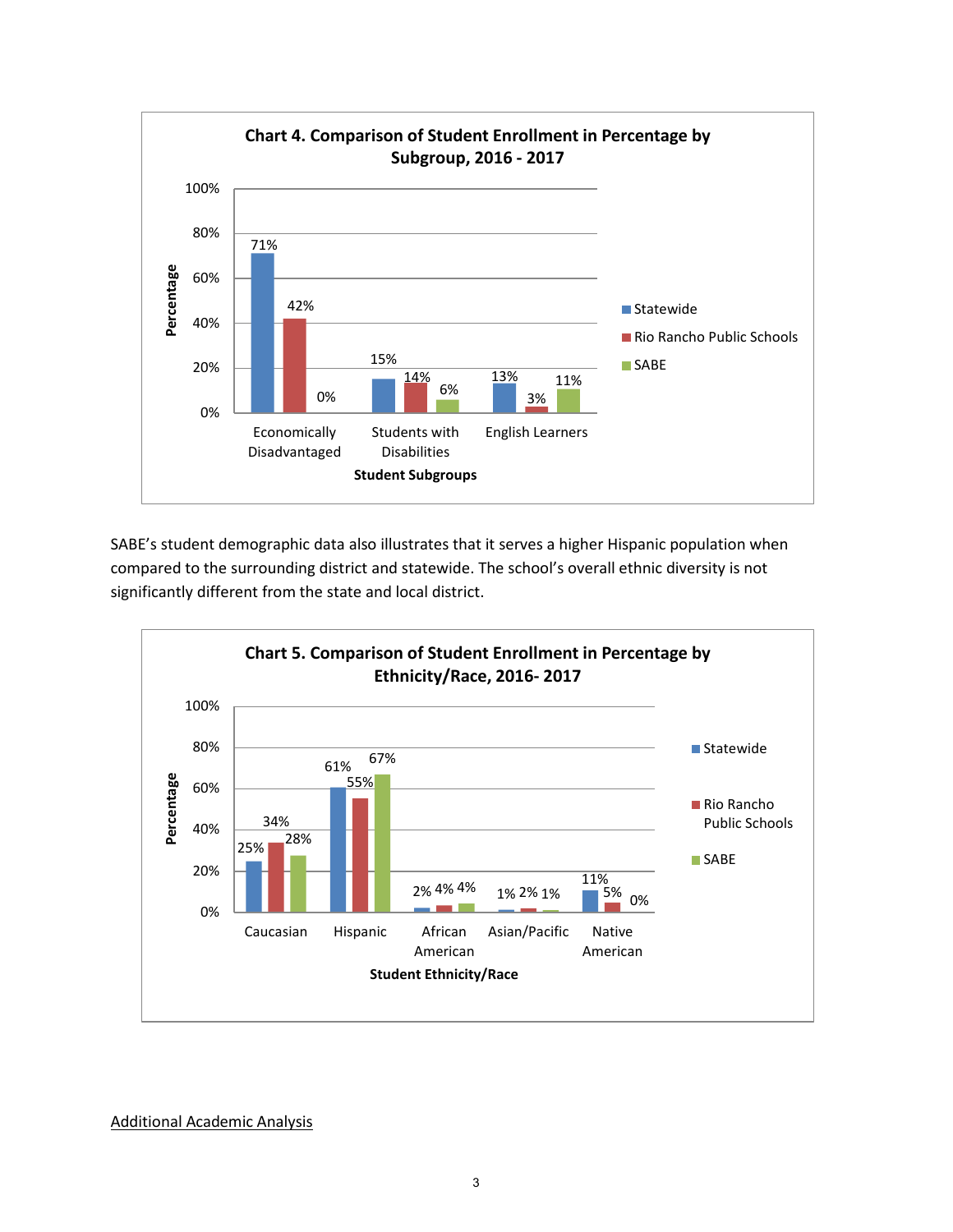**Department's Standards of Excellence.** The state's letter grading system, required by law starting in 2012, results in each school being assigned a letter grade of A, B, C, D, or F annually. According 6.8.10 NMCA, pursuant to 22-2E-4 NMSA, governing bodies of charter school are required to "prioritize resources of a public school rated D or F toward proven programs and methods linked to improved student achievement until the public school earns a grade of C or better for two consecutive years." Since the school earned a D in SY16 and a B in SY17, the school's governing body must still meet its statutory obligation to prioritize its resources to improve its student achievement.

#### Financial Performance Evaluation

During the fiscal year 2018 operating budget development process, PED became aware that SABE's FY17 cash position was estimated to be \$0. Analysis by the PED School Budget and Finance Analysis Bureau found that SABE's financial position stems from SABE's continuing obligation to repay prior year SEG overpayment, which resulted from SABE's decision to project growth that did not materialize. For FY18, SABE again chose to project growth.

The School Budget and Finance Analysis Bureau moved SABE to monthly reporting beginning in July 2017 to ensure the school will close FY18 with a modest operational fund cash balance. The school is required to submit following reports on a monthly basis: revenue report; expenditure report; and cash report. PED established that the focus of the school's monthly reporting is on ensuring cash flows allow for a net positive position at year end and on ending the year with a modest cash position. PED also strongly urged SABE to adopt a more conservative approach to membership projections and the budgeting of growth units in the future to ensure that cash flows are not negatively impacted.

## Recommendation

PED is recommending that the Public Education Commission take action to actively monitor the fiscal performance of this school and provide SABE's governing body a reasonable opportunity to remedy the financial problems described above.

The PEC may wish to require to school to create a plan to improve the governing body's ability to monitor and oversee the school's monthly fiscal reports, which should include specific training on public school finances, financial requirements, and financial reports; specific actions by the finance committee and the whole board; and specific targets for financial reserves. The PEC may wish to require the school to develop a corrective action plan to better estimate school enrollment, using best practices from other schools, which should include revising the school's enrollment processes, communications, and recruitment strategies. The PEC may also wish to require the school to submit monthly reporting to the PEC, including monthly reports on student enrollment – including updates on the number of withdrawals and enrollments, actions taken to improve financial management, budget adjustments required to adjust for growth that has not materialized or repayments for prior year repayments, and updated year end position forecasts.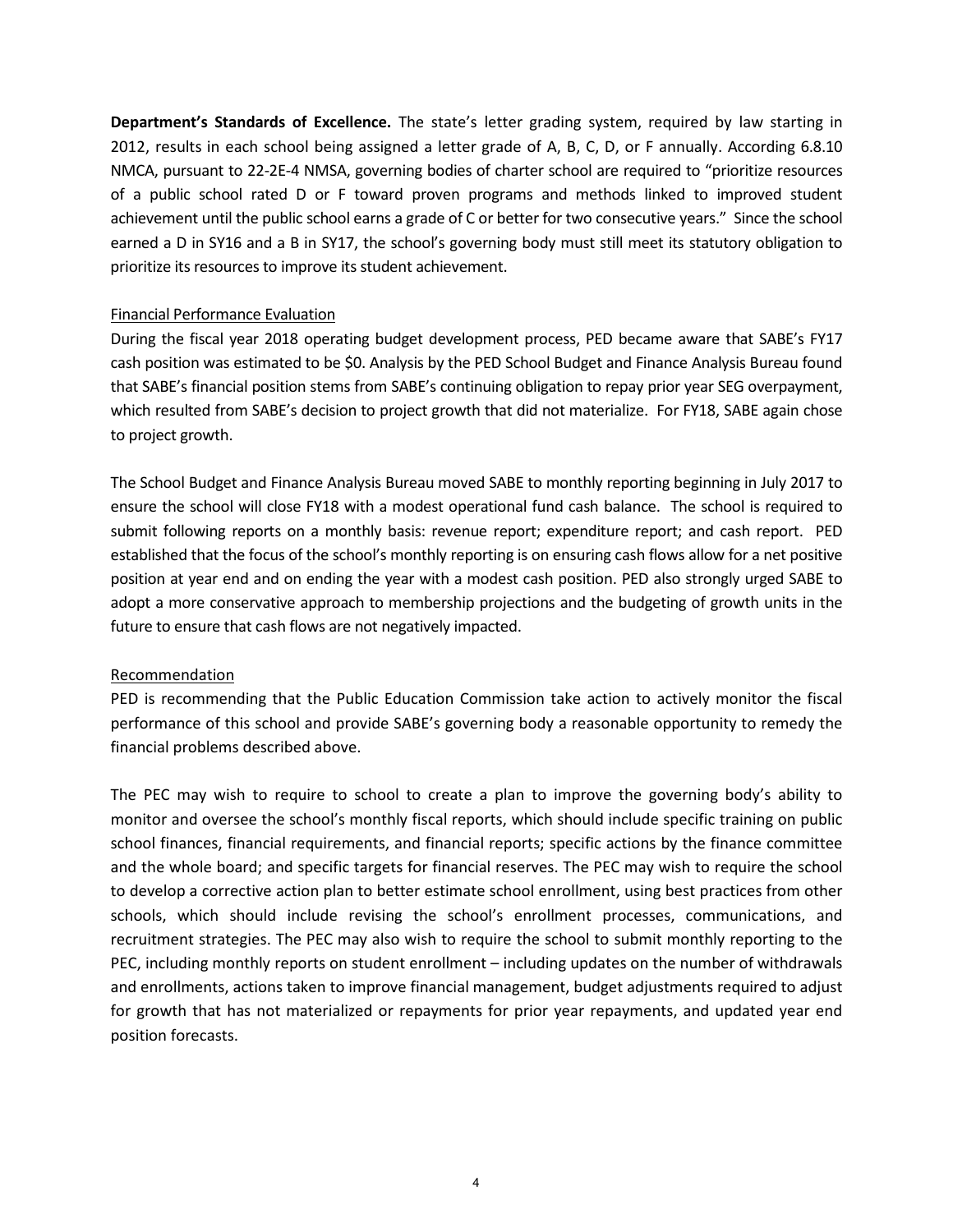# Proposed Motions

- Move to require the Sandoval Academy of Bilingual Education to take action to remedy the financial problems identified by the PED's School Budget and Finance Analysis Bureau, specifically the school must:
	- o create a plan to improve the governing body's ability to monitor and oversee the school's monthly fiscal reports, which should include specific training on public school finances, financial requirements, and financial reports; specific actions by the finance committee and the whole board; and specific targets for financial reserves;
	- o develop a plan to better estimate school enrollment, using best practices from other schools, which should include revising the school's enrollment processes, communications, and recruitment strategies; and
	- $\circ$  submit monthly reporting to the PEC, including monthly reports on student enrollment including updates on the number of withdrawals and enrollments, actions taken to improve financial management, budget adjustments required to adjust for growth that has not materialized or repayments for prior year repayments, and updated year end position forecasts.